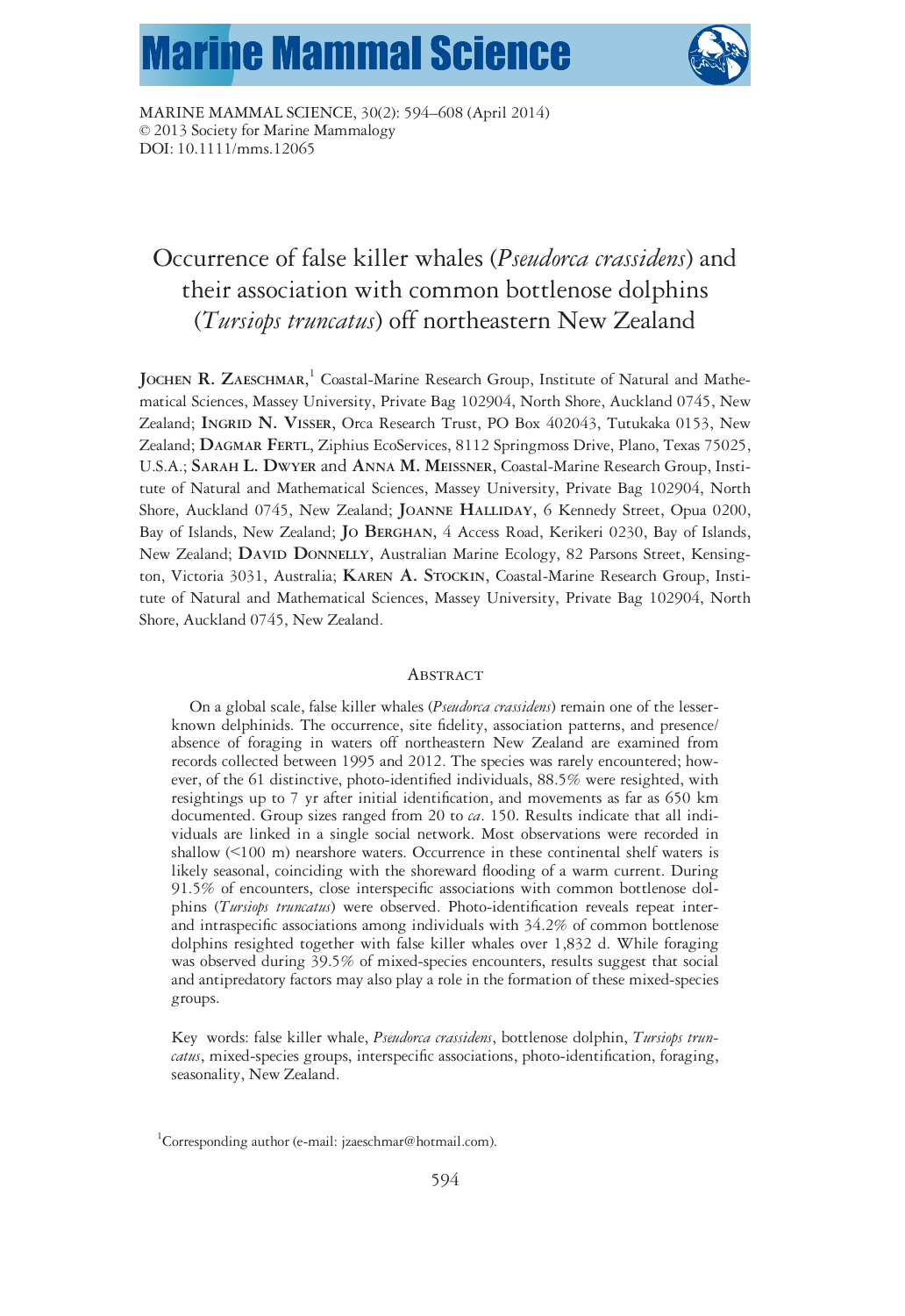Very little is known of free-ranging false killer whales (Pseudorca crassidens) (Baird et al. 2008). Despite a worldwide distribution in tropical and warm temperate waters, this species is encountered infrequently in most locales where they occur (Odell and McClune 1999). Occurrence in most areas is primarily inferred from stranding records (Stacey et al. 1994), including for New Zealand (e.g., Hector 1872, New Zealand Marine Mammal Stranding Database<sup>2</sup>). While mostly oceanic in distribution, false killer whales are known to venture close to shore at oceanic islands (Acevedo-Gutiérrez et al. 1997, Garrigue and Greaves 2001, Gannier 2002) and are observed occasionally in shallow continental shelf waters (Palmer *et al.* 2009). High site fidelity has been documented in some areas (Baird *et al.* 2008). Although cases of long-distance travel (Tomilin 1957, Leatherwood et al. 1989) and seasonal occurrence (Kasuya 1985) are reported, it is not clear if, or to what extent, populations of the species migrate.

Described as gregarious, false killer whales typically travel in groups of 20–100 animals (Baird 2008). Long-term associations between individuals have been recorded off Hawaii (Baird et al. 2008) and Costa Rica (Acevedo-Gutiérrez et al. 1997), with stable social clusters that differ in home range identified within the Hawaiian insular population (Baird et al. 2012). However, little is known about the species' overall social structure from other regions. There have been a number of mass and single strandings of false killer whales in New Zealand. Based on the number of stranded individuals, false killer whales rank second only to pilot whales (Globicephala spp.) within New Zealand waters (New Zealand Marine Mammal Stranding Database). Despite this prominent stranding history, few data or specimens have been collected from these events and data collected from free-ranging individuals are limited and primarily anecdotal (Gaskin 1972, Cawthorn 1981). The species is currently listed as *Not Threatened* within New Zealand waters, although confidence in the assessment is low due to poor data availability (Baker et al. 2010).

False killer whales have also been observed in nonaggressive associations with several other cetacean species (e.g., Leatherwood et al. 1989), in particular with the common bottlenose dolphin (Tursiops truncatus) (e.g., Best and Reeb 2010, Visser et al. 2010, Zaeschmar et al. 2013). While increased foraging success and predator detection and/or avoidance are suggested as possible factors in the formation of these mixed-species groups (Zaeschmar et al. 2013), the exact nature and extent of such interactions remain unclear.

The present study documents the occurrence and association patterns of false killer whales in the waters off northeastern New Zealand, taking into account seasonality, group size, and composition. Hypotheses for seasonality and population size and structure are provided. Ad libitum behavioral observations, focusing on the presence or absence of foraging are also discussed to further elucidate false killer whale use of the study area. Additionally, the study describes false killer whale interactions with common bottlenose dolphins, and provides hypotheses as to the nature and extent of such associations.

# Materials and Methods

All sightings were collected in five locations along an approximate 650 km stretch of the northeastern coast of New Zealand, between February 1995 and March 2012.

<sup>&</sup>lt;sup>2</sup>New Zealand Marine Mammal Stranding Database, Museum of New Zealand Te Papa Tongarewa, ℅ Department of Conservation, PO Box 10420 Wellington, New Zealand.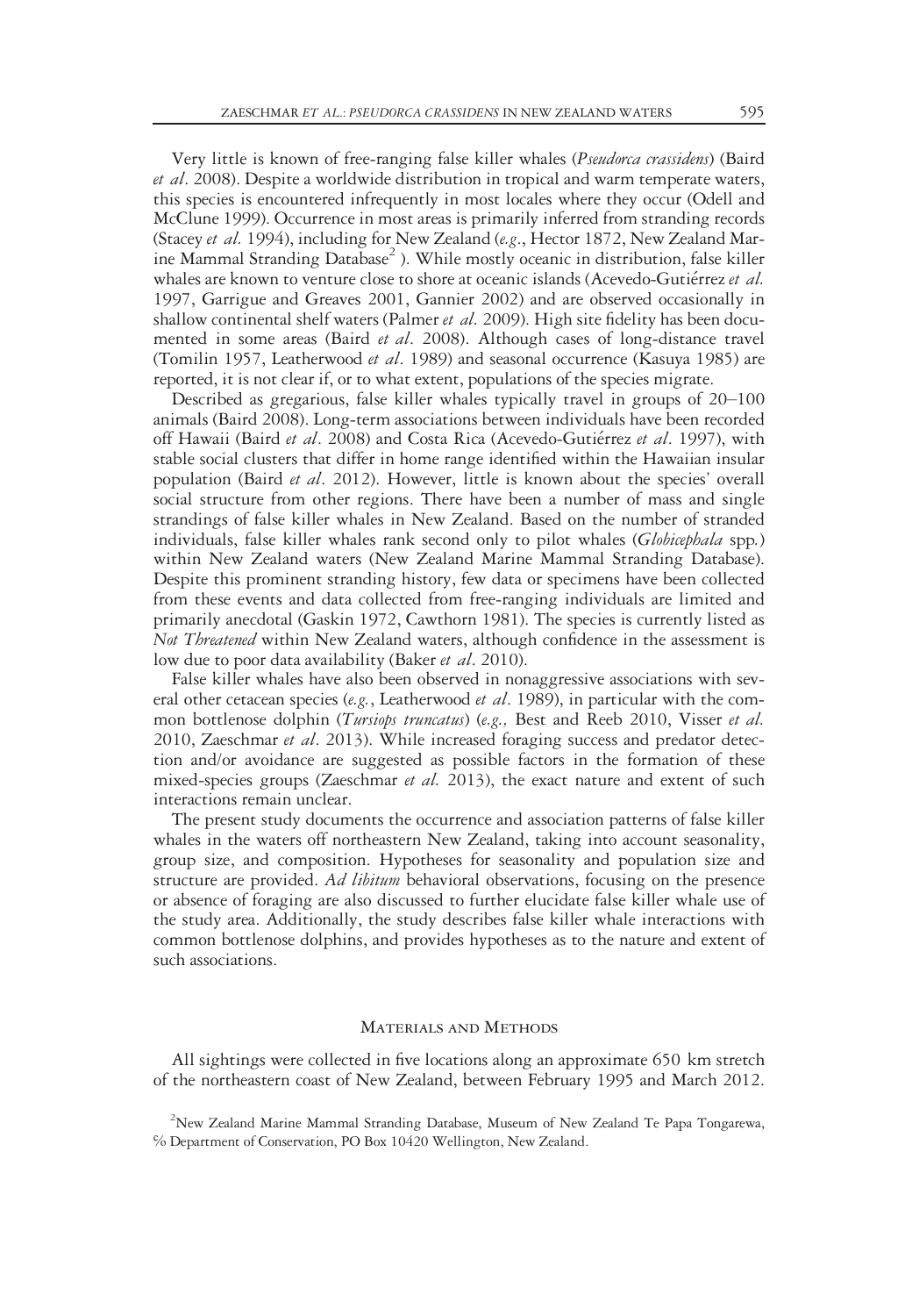The study area is influenced by the shoreward progression of the warm, southeastward flowing East Auckland Current (EAUC) during December and its subsequent departure around May (Zeldis et al. 2004). The EAUC carries warm subtropical water (Sutton and Roemmich 2001) as well as associated marine fauna (Francis et al. 1999) into the study area. Sea surface temperature (SST) reaches 23°C during the austral summer and falls to 15°C in winter (Chiswell 1994). Records of false killer whales were primarily collected in waters off, or adjacent to, the Bay of Islands (BOI), (approximate position 35ºS, 174ºE), between February 1995 and March 2012. The area is characterized by a number of features; approximately 150 islands and islets with numerous bays and estuaries, and the Cape Brett peninsula, which intersects the warm EAUC, providing a large catchment area for nutrients (Baker and Madon 2007). Water depth between the islands and the mainland is generally <20 m while on the seaward side, water depth ranges from 50 to 120 m. The edge of the continental shelf is  $ca$ . 50 km to the northeast of Cape Brett.

Additional records of false killer whales were collated from the following four areas:

- (1) The Three Kings Islands (TKI) 2008, (approximate position 34º09′S, 172º08′E). Located 55 km northwest of New Zealand's North Island, situated near the continental shelf break, the area is characterized by submarine canyons and seamounts, with water depths generally ranging from 100 to >1,600 m.
- (2) The Poor Knights Islands (PKI) 2010, 2012, (approximate position 35º28′S, 174º44′E). Located 19 km off the New Zealand's northeastern coast, these small islands (271 ha) are volcanic remnants that rise steeply from the otherwise flat ocean floor. Water depth in the area ranges from  $ca$ . 80 to >150 m.
- (3) The Hauraki Gulf (HG) 2011, (approximate position 36º10′–37º10′S, 174º40′–  $175°30'E$ ) is a shallow (<60 m), semi-enclosed body of temperate water. The seabed in the area is predominantly flat.
- (4) The Bay of Plenty (BOP) 2012, (approximate position  $36^{\circ}30'$   $38^{\circ}10'$ S,  $175^{\circ}40'$  -178º00′E) is a large open embayment with a generally flat seabed, containing a small number of islands. The shoreward flow of the EAUC ceases around East Cape, the southern limit of BOP, with the current turning away from the coast (Stanton *et al.* 1997). Water depth in the area ranges from 50 to  $>200$  m.

The majority of records (53.2%) were collected from the *Tutunui*, an 11 m fiberglass catamaran powered by twin 350 hp jet engines, with a cruising speed of approximately 30 km/h and an observer's eye height of 3 m above sea level. Tutunui is a commercial whale watching vessel staffed by experienced marine mammal observers that operates year round in BOI, although trips are more frequent between October and May. Additional records were collected from tour boats ( $ca$ . 11–22 m with  $3-5$  m observer eye height and travel speed of  $15-35$  km/h) and research vessels (*ca.* 5–6 m, observer eye height 2–3 m and survey speed of  $ca$ . 20 km/h) operating in the five study locations. Tour vessels encountered false killer whales opportunistically during wildlife/marine tours throughout the study area, while the research vessels encountered false killer whales during dedicated cetacean surveys. All vessels followed a similar, asystematic survey methodology which was dictated by factors such as prevailing weather conditions. Depth was determined by plotting the GPS coordinates of the sighting locations on the relevant bathymetric chart while distance from shore was measured by plotting sighting locations in ESRI ArcGIS version 9.3. Sea surface temperature (SST) was determined using onboard thermometers.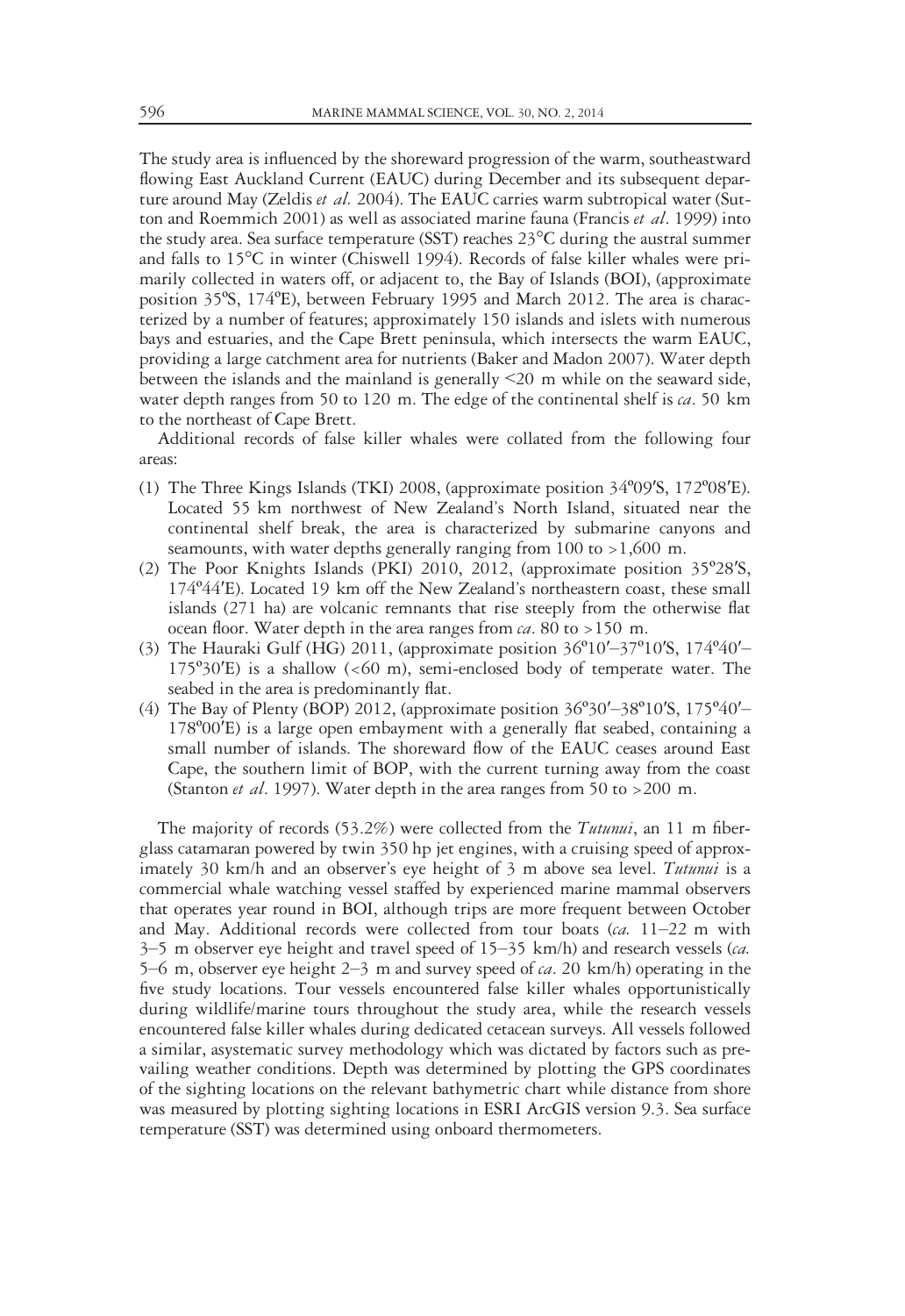Ad libitum behavioral observations (Altmann 1974), focusing only on the presence or absence of foraging behaviors were recorded in transcript, audio log (dictaphone), or video form. Following Acevedo-Gutiérrez et al. (1997), foraging was defined by frequent, asynchronous dives with subgroups dispersing over larger areas, as well as by the presence of fish near the surface or sea birds feeding on fish remains near the whales. Prey species were confirmed by photographic record. As most of the observation platforms did not operate in the respective locations on a year round basis, seasonal occurrence was assessed from the records of Tutunui, which ran continuous trips up to twice daily in BOI between 1995 and 2007. Following Wiseman et al. (2011), a monthly index of false killer whale encounters was determined using a trip encounter rate (TER), which was calculated from the number of trips on which whales were encountered in proportion to the total number of trips undertaken that month. Results for each month from different years were pooled and calculated as an average sighting rate per 100 trips. To avoid pseudo-replication, only one sighting record per day was included in the analysis. A social network diagram of false killer whales photo-identified in the study area was produced using the program Netdraw  $2.123.^3$ A spring embedded layout was chosen, placing more connected nodes at the center of the network while those with fewer connections were placed around the periphery. To test for the significance of encounter duration and presence/absence of foraging on group size estimates, a General Linear Model (GLM) with a negative binomial model approach was applied. All analyses were completed in R using the "Stats" (R Core Development Team<sup>4</sup>) and "Mass" (Venables and Ripley 2002) packages.

Following Baird et al. (2008) it was assumed that all false killer whales occurring in the area at any one time were part of the same group. This definition is supported by the infrequency of false killer whale encounters in the study area and the fact that false killer whales may at times disperse >20 km and still be moving in the same direction and engaged in the same behavior (Baird *et al.* 2008). Consequently, no spatial parameters were placed on group definitions. Given the frequency of association between false killer whales and bottlenose dolphins, for the purpose of this study, the term mixed-species group refers to associations between these two species only. Following Shane (1990), a mixed-species group was defined as any number of individuals of one species observed in apparent association with the other species and generally moving in the same direction and engaged in similar behavior (Fig. 1).

As the majority of observations described herein were of large, dispersed groups containing more than one cetacean species and recorded by several observers, group size estimates may be biased upwards. To address this possible bias, estimates were treated as pertaining to maximum group size, and in cases where minimum, best, and maximum group size estimates were available, the maximum estimate was used.

Two forms (coastal and oceanic) of the common bottlenose dolphin frequent New Zealand waters (Baker et al. 2010). The oceanic form is readily distinguishable based on gross morphology (Visser *et al.* 2010); they are comparatively more robust and typically exhibit wounds and scars, presumed to be inflicted by the cookie cutter shark (Isistius spp.) (Dwyer and Visser 2011). In contrast, the New Zealand coastal form does not usually exhibit cookie cutter shark scarring (Visser et al. 2010). The

<sup>&</sup>lt;sup>3</sup>Borgatti, S. P., 2002. NetDraw software for network visualization. Analytic Technologies, Lexington, KY. Available at http://analytictech.com/Netdraw.

 ${}^{4}$ R Core Development Team. 2013. R: A language and environment for statistical computing. R Foundation for Statistical Computing, Vienna, Austria.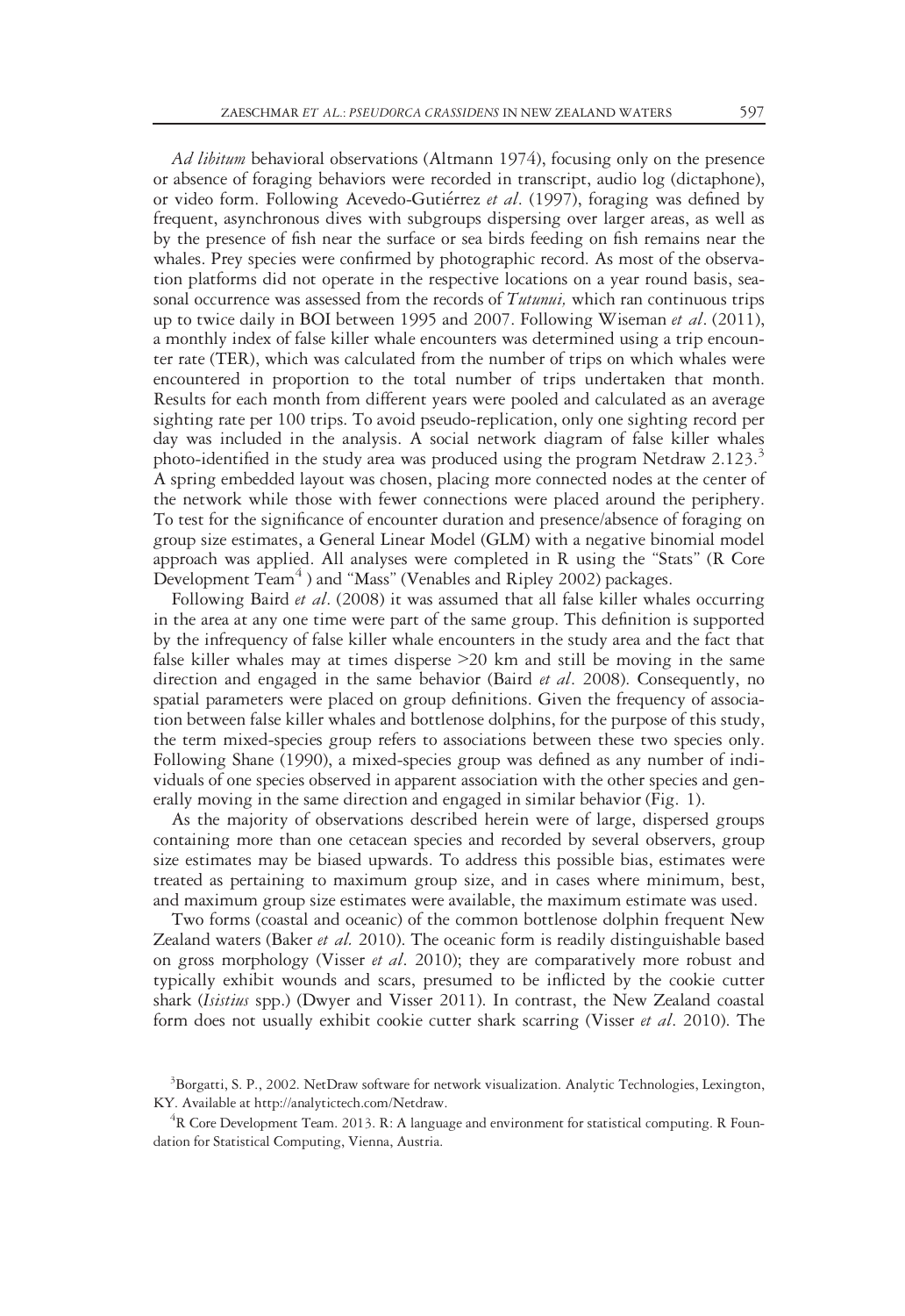

Figure 1. A mixed-species group of false killer whales and common bottlenose dolphins. Bay of Islands, New Zealand, January 2007. Photo: David Hall.

form of common bottlenose dolphin observed in association with false killer whales was determined from photographs and/or video footage of the respective encounters.

Standard photo-identification methods (Würsig and Jefferson 1990, Baird et al. 2008) were applied to identify individuals (Table 1). A *capture* was defined as one or more useable images of an individual taken on an independent day. Primary identification features included notches on or adjacent to the dorsal fin and permanent distinguishing features such as dorsal fin disfigurement. Secondary features included scars as well as fresh subdermal wounds such as those presumed to be the result of cookie cutter shark bites. Only primary features were used to confirm matches, with secondary features used only as an aid to identification. Individuals, as well as images, were graded according to the likelihood of successful recapture and matching. The quality of each image was assessed by its focus, contrast and the angle of the fin relative to the frame and graded on a scale of 1 to 4 with 1 being *excellent*, 2 being *good*, 3 being fair, and 4 being *poor* (Table 1). The distinctiveness of each dorsal fin was graded on a scale of 1 to 4 with 1 being very distinctive, 2 being distinctive, 3 being slightly distinctive, and 4 being not distinctive (Table 1). Only distinctive and very distinctive individuals and images of *good* or *excellent* quality were included in the analysis. Each new image was carefully examined and all matches were confirmed by at least two experienced matchers. Successful photo-identifications were entered into the New Zealand False Killer Whale Identification Catalogue (NZFKWC; JRZ, unpublished data<sup>5</sup>), and New Zealand Oceanic Bottlenose Dolphin Identification Catalogue (NZOBDC; JRZ, unpublished data), respectively.

# **RESULTS**

Forty-seven sightings of false killer whales were recorded between 1995 and 2012. The majority of observations (33 of 47; 70.2%) were made in BOI (2005, 2007, 2009, and 2010, with no false killer whales encountered in 2006, 2008, 2011, or 2012), with additional records from TKI (2008) (10.6%, n = 5), BOP (2009, 2012) (10.6%,  $n = 5$ ), HG (2011) (4.2%,  $n = 2$ ) and PKI (2010, 2011) (4.2%,  $n = 2$ ). The majority

<sup>&</sup>lt;sup>5</sup>Both catalogs are curated by the senior author.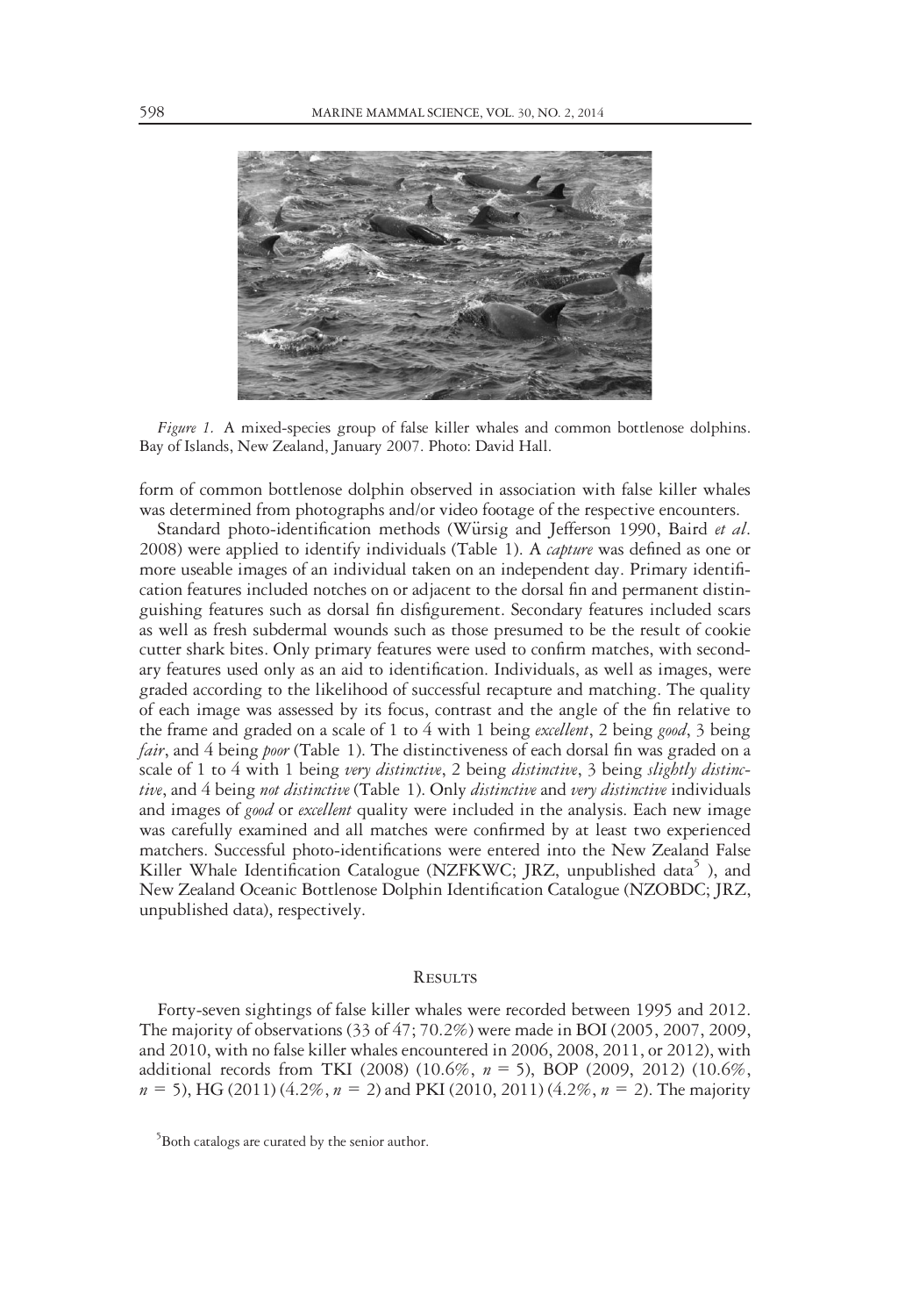Table 1. Grading system and assessment criteria applied for determining image quality and dorsal fin distinctiveness used for photo-identification. The quality of each image was assessed by its focus, contrast and angle of the fin relative to the frame. Only images of good or excellent quality of *distinctive* and very *distinctive* individuals were included in the analysis.

| Image quality<br>grading | Assessment criteria<br>All quality criteria are met: sharp focus with clear contrast and<br>taken at an angle that allowed a clear profile of the dorsal fin's<br>leading edge.                                                                                                                              |  |  |  |
|--------------------------|--------------------------------------------------------------------------------------------------------------------------------------------------------------------------------------------------------------------------------------------------------------------------------------------------------------|--|--|--|
| 1 (excellent)            |                                                                                                                                                                                                                                                                                                              |  |  |  |
| 2 (good)                 | One of the quality criteria was compromised but the information<br>content remained intact, allowing for the identification of<br>distinctive and very distinctive individuals.<br>Two or more quality criteria were compromised allowing only<br>for identification of very <i>distinctive</i> individuals. |  |  |  |
| 3 (fair)                 |                                                                                                                                                                                                                                                                                                              |  |  |  |
| 4 (poor)                 | One or more quality criteria were compromised to the point that<br>successful identification of the individual was not possible.                                                                                                                                                                             |  |  |  |
| Dorsal fin               |                                                                                                                                                                                                                                                                                                              |  |  |  |
| distinctiveness          | Assessment criteria                                                                                                                                                                                                                                                                                          |  |  |  |
| 1 (very distinctive)     | Multiple notches including large notches and could be identified<br>from photos of all quality categories except poor.                                                                                                                                                                                       |  |  |  |
| 2 (distinctive)          | Multiple notches and could be identified from fair, good and<br>excellent photographs.                                                                                                                                                                                                                       |  |  |  |
| 3 (slightly distinctive) | Few notches and could only be identified from good or excellent<br>photographs.                                                                                                                                                                                                                              |  |  |  |
| 4 (not distinctive)      | Clean fins $(i.e.,$ no notches or other permanent distinguishing<br>features) or showed notches that could only be seen in excellent<br>images within an encounter but unlikely between encounters.                                                                                                          |  |  |  |

of sightings comprised of mixed-species groups (91.5%,  $n = 43$ ). Encounter duration ranged from 10 min to 3 h 45 min ( $n = 47$ ,  $\bar{x} = 68.9$ , SD = 49.2). False killer whales were rarely encountered. Records collected aboard *Tutunui* in BOI show 29 sightings during 6,108 trips on 4,082 discrete days between 1995 and 2007, resulting in an overall TER of 0.47 encounters per 100 trips. Sightings only occurred during the austral summer (December–February) (TER =  $0.37$ ,  $n = 8$ ) and autumn (March–May) (TER = 1.33,  $n = 21$ ) with TER highest in March (TER = 2.04,  $n = 12$ ) and April (TER = 1.98,  $n = 10$ ) (Fig. 2). False killer whales were encountered in SST ranging between 18°C and 23°C ( $n = 47$ ,  $\bar{x} = 20.5$ °C, SD = 1.3) (Fig. 2). Bottom depth for the sightings ranged from 25 to 350 m ( $n = 47$ ,  $\bar{x} = 105.3$  m, SD = 86.7) with 63.8% of encounters (30 of 47) occurring in waters <100 m deep. Distance from shore ranged from 0.2 to 67.4 km ( $n = 47$ ,  $\bar{x} = 9.2$ , SD = 14.8).

Mixed-species group sizes ranged from 28 to *ca*. 400 ( $n = 43$ ,  $\bar{x} = 120.4$ , SD = 64.6). Within those mixed-species groups ( $n = 43$ ), species-specific group size estimates were made during 76.6% of encounters (36 of 47), with group size for false killer whales ranging from 20 to 150 individuals ( $\bar{x} = 46.7$ , SD = 28.5). Group size estimates for false killer whales observed in single-species groups ranged from 20 to 50 individuals ( $n = 4$ ,  $\bar{x} = 35$ , SD = 12.9).

Between 2005 and 2012, good or excellent images of false killer whale dorsal fins were obtained during 15 encounters (BOI = 7; BOP = 3; TKI = 2; HG = 2; PKI = 1).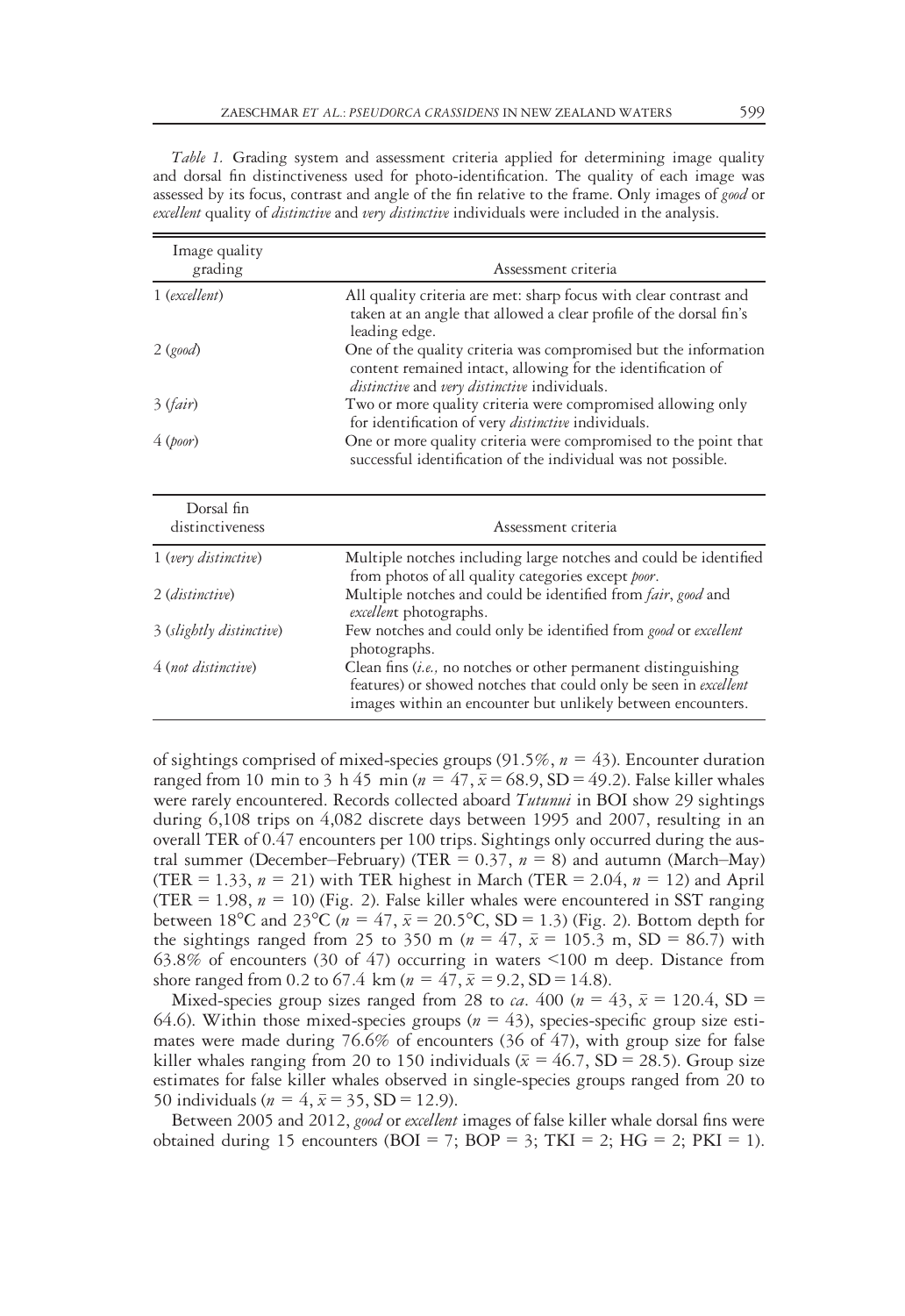

Figure 2. Mean monthly sea surface temperature (SST) and trip encounter rate (TER) of false killer whales in the Bay of Islands, January 1995–June 2007.

A total of 79 individuals were identified, 22.8% of which ( $n = 18$ ) were considered slightly distinctive resulting in 61 distinctive or very distinctive individuals included in the analysis. Using only *good* and excellent quality photographs, 226 identifications of these 61 individuals were made ( $\bar{x} = 3.7$ , SD = 2.1). The number of individuals identified in each encounter ranged from 1 to 41 whales ( $n = 15$ ,  $\bar{x} = 14.7$ , SD = 11.1), while the mean group size for encounters with identified individuals was  $49$  (SD = 31.6). Fiftyfour individuals (88.5%) were resighted, with 70.5% ( $n = 43$ ) encountered on three or more occasions and two individuals observed on eight occasions. Additionally, 85.2% ( $n = 52$ ) were observed in more than one year and 62.2% ( $n = 38$ ) were encountered in more than one of the five sighting locations within the study area. The longest time-frame between initial identification of an individual and its most recent resighting (disregarding sightings in between) was 2,551 d (approximately 7 yr,  $n = 2$ ). The shortest time frame between any two resightings of an individual was 5 d  $(n = 4)$ . Distances between sighting locations ranged from  $\leq 1$  km (BOI,  $n = 29$ , 1074 d) to ca. 650 km (TKI–BOP,  $n = 8$ , 284 d). Overall, the proportion of new identifications decreased as the rate of resightings increased (Fig. 3). While every encounter after the initial observation included previously cataloged individuals, previously unidentified individuals were only captured during 53.3 % of encounters  $(n = 8)$ . The highest number of resightings between any two encounters was 29 individuals (January 2007 and December 2009, both BOI). All individuals photo-identified were linked by association in one large social network albeit separated into two social clusters (Fig. 4). Fresh subdermal wounds and scars presumed to be inflicted by cookie cutter sharks were observed on individuals during all encounters.

During  $91.5\%$  ( $n = 43$ ) of encounters, false killer whales were observed in association with bottlenose dolphins with *good* or *excellent* quality photo-identification images obtained from nine encounters. The two species were considered mixedspecies groups as individuals of both species were interspersed or in close association and generally acted as one homogenous group (Fig. 1). Based on the presence of cookie cutter shark scars on individuals, reported during all 43 encounters and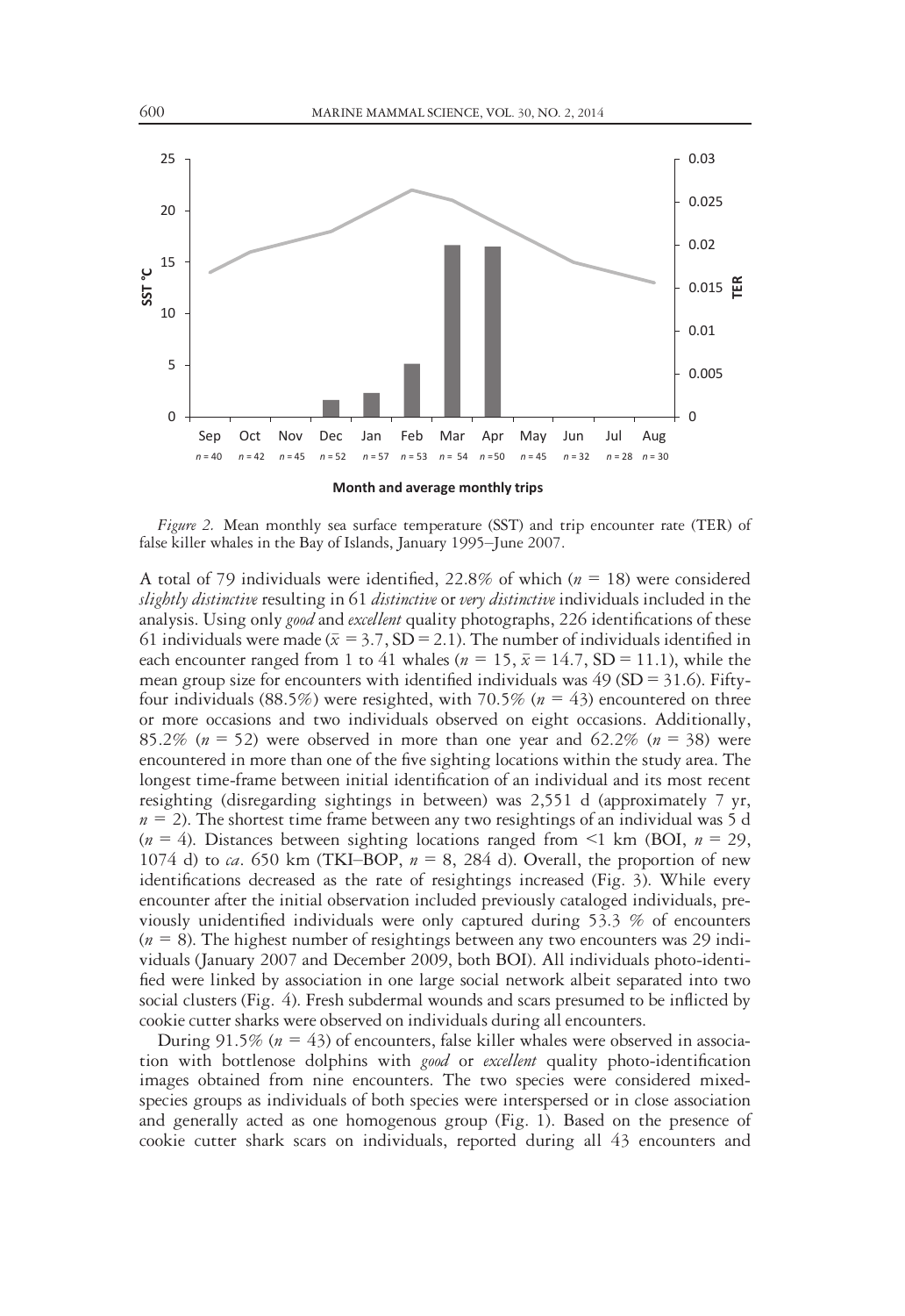

Figure 3. Percentages of newly (New IDs) and previously (Resightings) photo-identified false killer whales per encounter. Recorded off northeastern New Zealand between 2005 and 2012.

photographed during 15 encounters, bottlenose dolphins identified in association with false killer whales were presumed to be of the oceanic form. Group size for bottlenose dolphins were estimated during  $36$  encounters and ranged from  $5$  to  $ca$ . 250 individuals ( $n = 36$ ,  $\bar{x} = 62.8$ , SD = 42.8). Using the same parameters as for false killer whales, 163 individuals were photo-identified, 8.6% ( $n = 14$ ) of which were classified as *slightly distinctive* and not included in the analysis, resulting in 217 identifications of 149 *distinctive* or *very distinctive* individuals ( $\bar{x} = 1.45$ ). Of these, 34.2%  $(n = 51)$  were resighted, with 10.1%  $(n = 15)$  observed on three or more occasions and two individuals (1.3%) on four occasions. Additionally, 28.2% ( $n = 42$ ) were encountered in more than one year and 18.1% ( $n = 27$ ) were observed in more than one of the five sighting locations within the study area. The longest time between first identification of an individual and its most recent resighting was  $1,832$  d (*ca*. 5 yr) documented for two individuals. Distances between sighting locations ranged from  $\leq 1$  km (BOI,  $n = 14$ , 1,074 d) to *ca*. 650 km (TKI–BOP,  $n = 1,284$  d). The number of dolphins identified in each encounter ranged from 1 to 54 individuals  $(n = 149) = 24.1$ , SD = 16.5). Every encounter included previously photo-identified individuals. The highest number of resightings between any two encounters was 13 individuals. At least  $34.2\%$  of bottlenose dolphins ( $n = 51$ ) had repeat associations with false killer whales involving 41 individuals (67.2%). Of these, 10.1% of bottlenose dolphins ( $n = 15$ ) and 59% of false killer whales ( $n = 36$ ) were re-encountered together on three or more occasions and during more than one year, with 8% of dolphins ( $n = 12$ ) and 45.9% of whales ( $n = 28$ ) observed together on three or more occasions as well as in different years and locations. Spatial separation/dispersion of individuals varied, ranging from all individuals being in close proximity (total area  $\leq$ 1 km<sup>2</sup>) to wide distribution of individuals and subgroups within the whole mixedspecies group (total area estimated at  $>5 \text{ km}^2$ ). During all encounters, the two species were generally behaving as a single group, swimming within a body length of the other species (Fig. 1). However, clear segregation into conspecific subgroups within the primary group was also observed.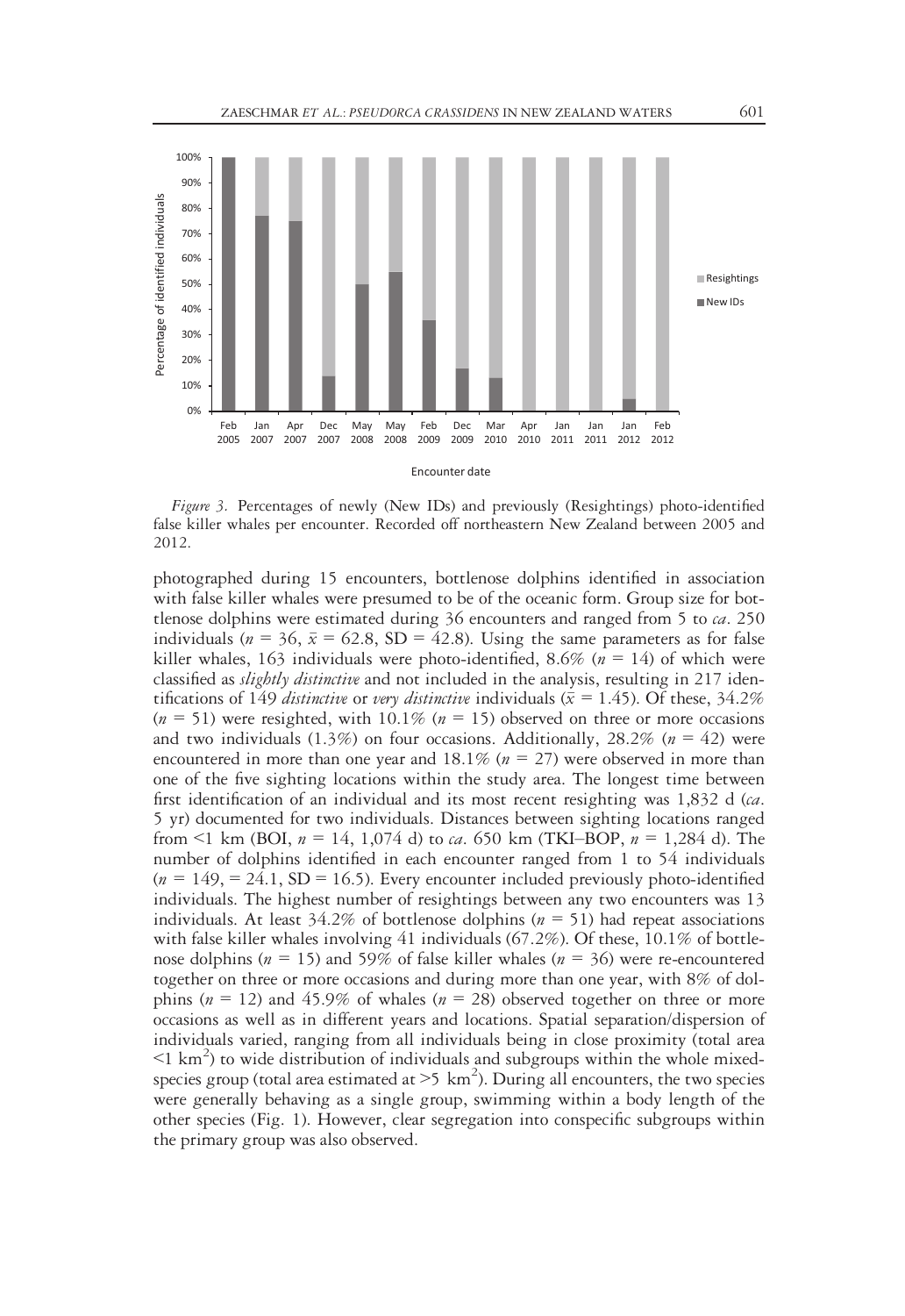

Figure 4. Social network diagram of 61 distinctive or very distinctive false killer whales photoidentified off northeastern New Zealand during 15 encounters between 2005 and 2012 using a spring embedded layout. Individual false killer whales with their corresponding catalog number are represented by nodes. Only individuals with *good* or *excellent* quality photos are included.

Note: Clustering suggests the existence of two social clusters.

Foraging was observed during  $42.6\%$  of all encounters ( $n = 20$ ) and during three of the four single-species observations of false killer whales. Within the mixed-species observations ( $n = 43$ ), foraging by at least one of the two species was observed during 39.5% ( $n = 17$ ) of encounters. Mixed-species groups involved in foraging were generally larger ( $n = 17$ ,  $\bar{x} = 135.8$ , SD = 92.9) than those groups where foraging was not observed ( $n = 26$ ,  $\bar{x} = 112.5$ , SD = 57.1). However, encounters where foraging was observed were generally longer ( $n = 20$ , = 82.5, SD = 55.4) than those where it was not detected ( $n = 27$ ,  $\bar{x} = 58.9$ , SD = 42.3). A negative binomial regression found no evidence that encounter duration  $(P = 0.994)$  and foraging behavior  $(P = 0.420)$  had any significant effect on group size estimates (Table 2). Evaluation of residuals found the assumption for homogeneous variance and normal distribution of residuals to be met and the P-value was considered reliable. Kahawai (Arripis trutta) was confirmed as a prey species for false killer whales and bottlenose dolphins on six occasions (BOI  $n = 3$ , HG  $n = 2$ , BOP  $n = 1$ ). False killer whales were observed feeding on hapuku (Polyprion oxygeneios) during one mixed-species encounter (TKI).

#### **DISCUSSION**

Here we provide the first investigation of false killer whale occurrence in New Zealand waters. To our knowledge, only three other photo-identification studies have been conducted on the species worldwide: a dedicated, species-specific study currently examining distribution, social structure, home ranges, and genetic differentiation off Hawaii (Baird et al. 2010), a study resulting from cetacean surveys off Gabon and Côte d'Ivoire (Weir et al. 2013), and a previous study off Costa Rica (Acevedo-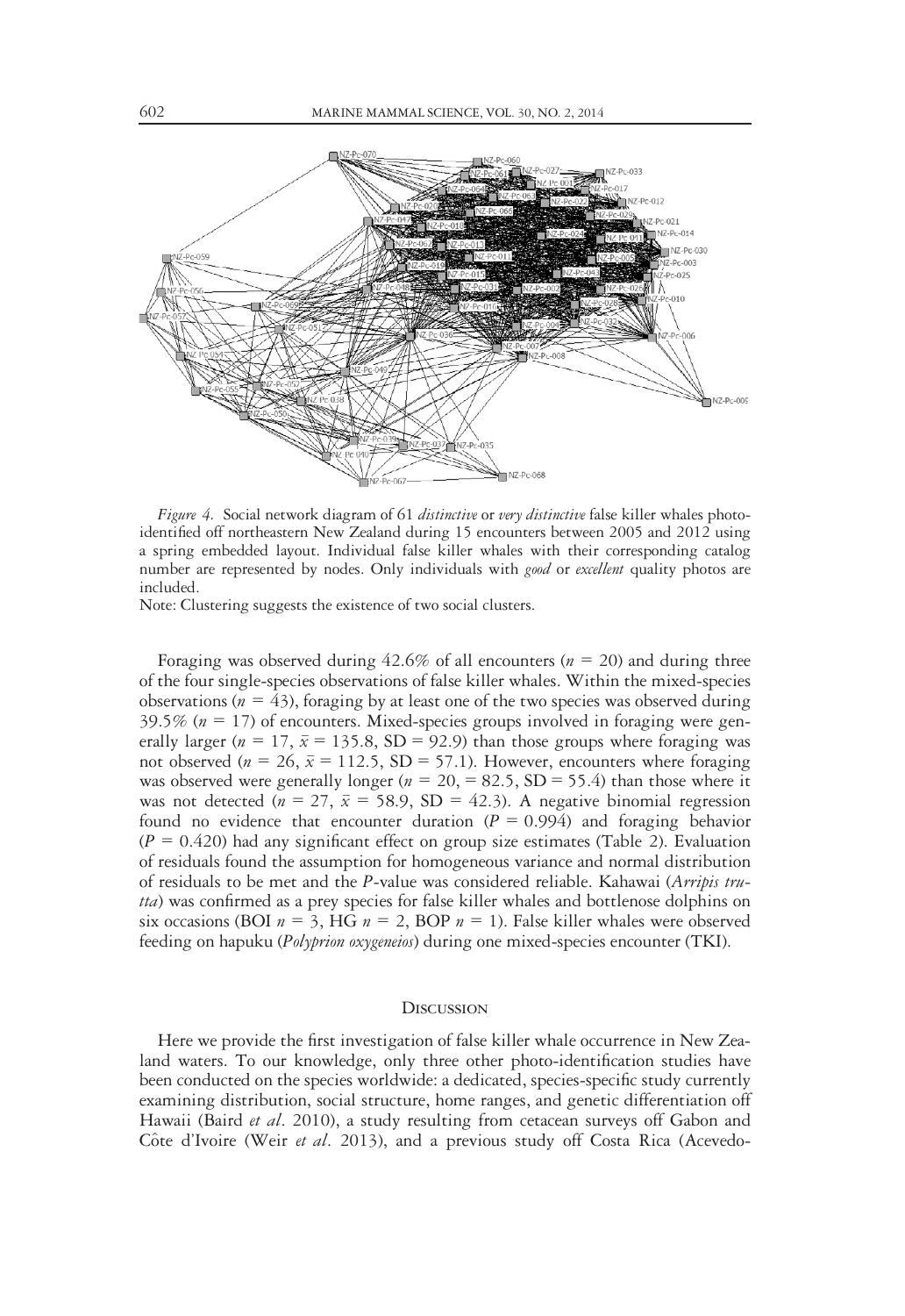Table 2. Negative binomial regression investigating potential predictors of false killer whale group size estimates. Model: NB<sub>Group</sub> Size Estimate =  $\alpha$  +  $\beta_{\text{Encounter} \text{Duration}}$  +  $\beta_{\text{Foraging Behavior}} + \varepsilon$ .

| Parameter                                                                                            | Estimate    | Standard error | $Z$ -value | $Pr(>\vert z \vert)$ |
|------------------------------------------------------------------------------------------------------|-------------|----------------|------------|----------------------|
| Intercept                                                                                            | 4.782000    | 0.135800       | 35.212     | < 0.001              |
| Encounter duration                                                                                   | $-0.000012$ | 0.001593       | $-0.007$   | 0.994                |
| Foraging behavior                                                                                    | 0.113030    | 0.161600       | 0.806      | 0.420                |
| Null deviance: 45.216 on 42 degrees of freedom<br>Residual deviance: 44.496 on 40 degrees of freedom |             |                |            |                      |

Gutierrez et al. 1997), which examined false killer whale occurrence as part of a broader three year study on dolphin ecology.

Despite their reported pelagic distribution (Wade and Gerrodette 1993, Baird 2008), false killer whales are known to approach close to shore at oceanic islands (Baird et al. 2010), with forays into shallow continental shelf waters also reported (Acevedo-Gutiérrez et al. 1997, Palmer et al. 2009, Zaeschmar et al. 2013). However, the latter are thought to be uncommon (Baird *et al.* 2008). Our data reveal repeat occurrence by individuals well within the continental shelf and in waters of less than 100 m in bottom depth. However, the extremely low encounter rate in the study area indicates that the species' distribution in New Zealand waters is likely also centered further offshore. The observed scars, presumed to be the result of cookie cutter shark bites, may provide further indication of false killer whale distribution in the area. Cookie cutter sharks typically occur in deep, tropical and temperate waters (Jones 1971, Jahn and Haedrich 1988) and their bite marks have been used as indicators to differentiate between cetacean populations (Dwyer and Visser 2011). The cookie cutter scars observed on both false killer whales and bottlenose dolphins suggest a potential distribution centered in warmer pelagic waters, which is consistent with the distribution generally reported for false killer whales (Baird 2008). Consequently, false killer whales encountered in the study area are likely to frequent deep oceanic waters as well as the shallow continental shelf region in which most of our observations were made.

While seasonality could only be assessed from records in BOI, all encounters from the different locations within the study area fall within the same period (December– May), further supporting the suggestion that occurrence in nearshore waters is seasonal. Changes in seasonal occurrence have been reported from Japanese waters (Kasuya 1971) and movements of false killer whales have been linked with warm water masses and migrations of prey (Tomilin 1957, Kasuya 1971, Leatherwood et al. 1989). Similarly, false killer whale occurrence in the study area coincides with the seasonal flow of the EAUC, a warm current that begins its shoreward progression towards northeastern New Zealand in December and completes its annual cycle by May (Zeldis *et al.* 2004). SST within the EAUC is approximately  $2^{\circ}$ C warmer than on the continental shelf (Sharples 1997) (Fig. 2). This current is associated with the arrival of warm water species such as various *Thunnus* and Istiophoridae species (Francis et al. 1999), the latter two being known prey items for false killer whales (Baird 2008). Our findings support the hypothesis that the seasonal occurrence of false killer whales in the study area may be the result of the species following the shoreward flow of the EAUC presumably in pursuit of prey, as has also been suggested for other regions (Tomilin 1957, Kasuya 1971, Leatherwood et al. 1989).

The observations of predation on kahawai, a schooling coastal species endemic to areas within temperate Australasian waters (Paulin 1993), has previously been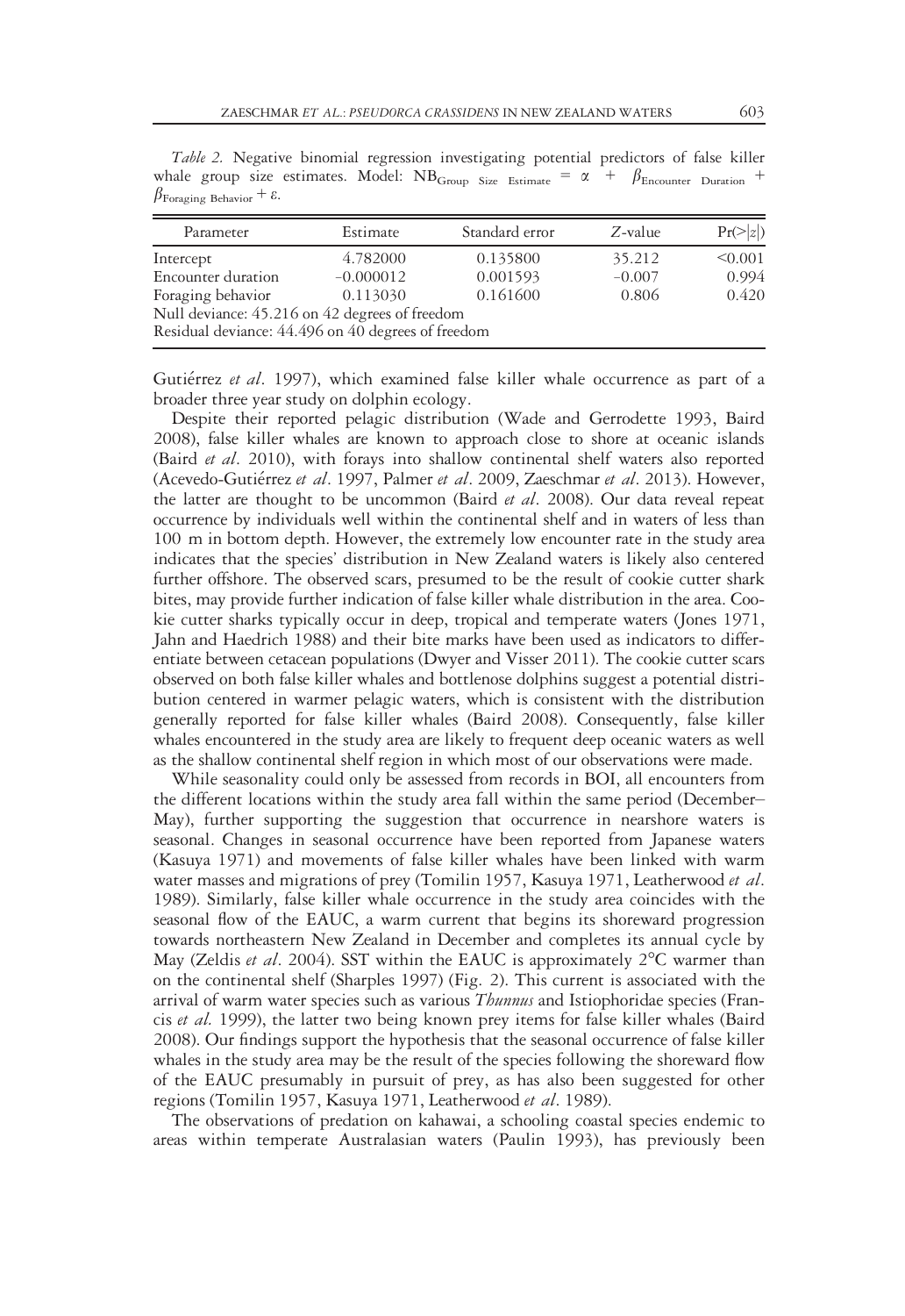described in the study area (Zaeschmar *et al.* 2013), but have so far not been documented from other regions. Additionally, individual false killer whales observed to be feeding on coastal fish species were also observed to be feeding on hapuku in offshore waters. Predation on hapuku, a large demersal fish, inhabiting deep waters off the continental slope (Beentjes and Francis 1999), is more consistent with the feeding ecology reported for false killer whales from other regions (Odell and McClune 1999). These findings further support the suggestion that this population frequents both in- and offshore waters in New Zealand. The larger group sizes recorded during foraging observations may be the result of groups contracting when abundant prey is encountered. Indeed, satellite tagging in Hawaiian waters revealed that groups may disperse over more than 20 km (Baird *et al.* 2010).

All individuals photo-identified in the study area so far, are linked in a single social network and results suggest the existence of two social clusters within this social network, similar to the clustered social structure identified within the Hawaiian insular false killer whale population (Baird et al. 2012). However, given the likelihood that not all individuals were photo-identified in some of the encounters, the apparent clustering may result from incomplete capture of all individuals present in the groups observed. While the exact extent of this network remains unknown, it is certainly larger than the 79 identified individuals since nondistinctive individuals were present during all encounters, with maximum group size estimates during some encounters estimated to be as high as 150 individuals. These group size estimates are in sharp contrast to the actual number of individuals identified in each encounter. Possible explanations are that only certain individuals allow close enough approaches to observation vessels for successful capture or that group size estimates are biased upwards. Observer bias has to be considered when estimating the size of large mixed-species groups distributed over several square kilometers. The fact that group size estimates of false killer whales in single-species groups were considerably lower than those in mixed-species groups supports the likelihood of upward observer bias. However, false killer whale social networks can include hundreds of individuals, as is evidenced by mass stranding events, both in New Zealand (Baker 1981) and elsewhere (Ferreira 2008), suggesting that networks of this size also occur in New Zealand waters. It is worth noting that the rate of new identifications generally decreased over the course of the encounters described herein and that during some encounters no "new" individuals were identified at all. While false killer whales may initially appear to be infrequent visitors within New Zealand waters, photo-identification data presented here suggest recurrent use of the study area by a number of individuals and a level of site fidelity higher than generally assumed. Known individuals exhibited evidence of long-term associations, in many cases lasting years and spanning hundreds of kilometers. These findings are consistent with photo-identification from Hawaii (Baird et al. 2008) and Costa Rica (Acevedo-Gutiérrez et al. 1997). This, together with the high resighting rate over more than 7 yr, suggests a relatively small number of individuals with a reasonably high degree of site fidelity, albeit with a strong seasonal component, occurring in the study area. Further data are needed to ascertain if these individuals constitute a low-numbered, closed local population or form part of a larger, wide ranging metapopulation. Genetic sampling of the species in Hawaiian waters shows that individuals with high site fidelity form part of a closed population with a limited home range (Chivers et al. 2007, Baird et al. 2012).

The extremely high frequency of associations with bottlenose dolphins in the study area, including repeat associations between individual false killer whales and bottlenose dolphins spanning more than 5 yr and up to 650 km, suggests that such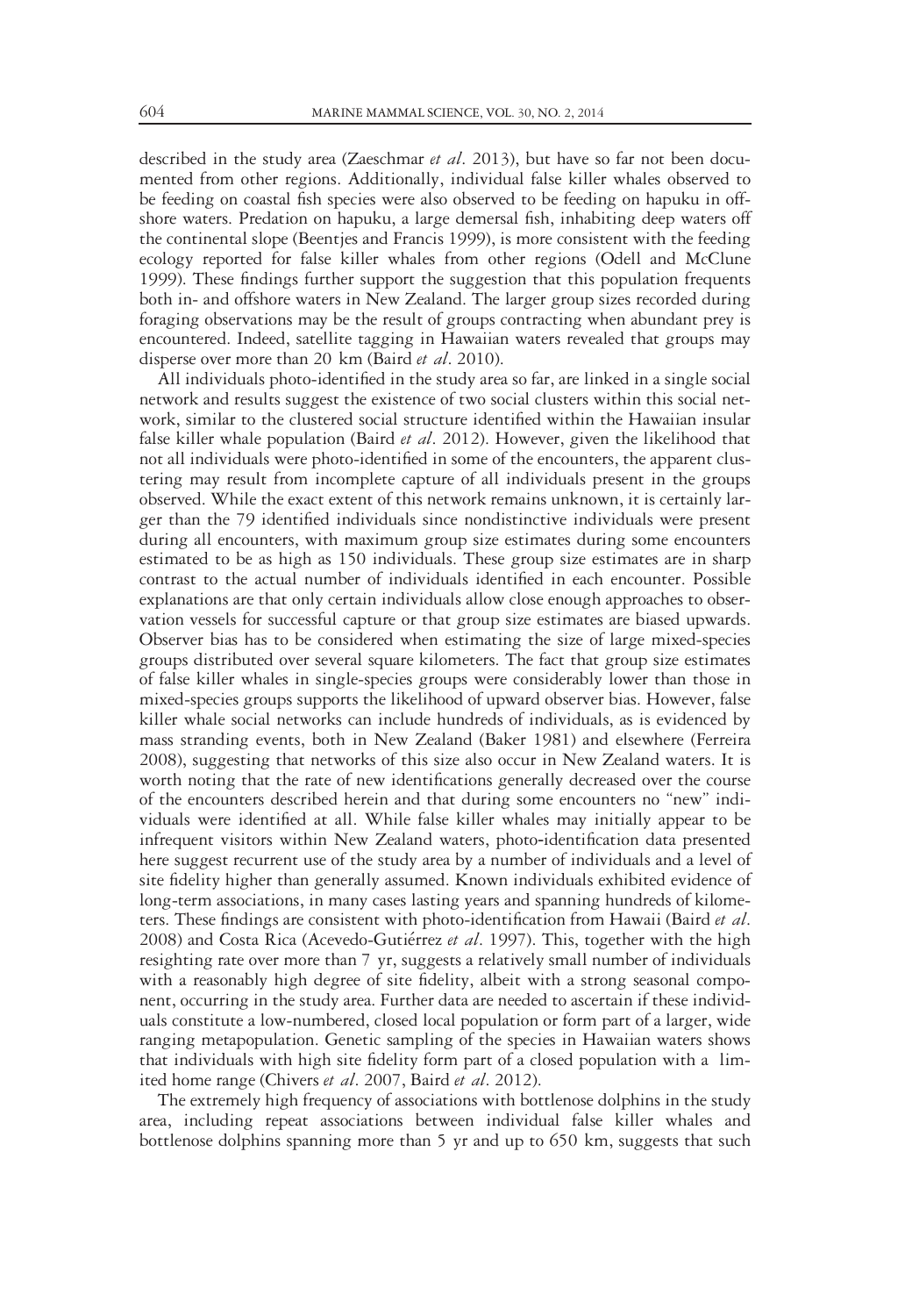associations are not random. False killer whales are known to associate with other delphinids and have been observed in close, nonaggressive association with a number of cetacean species (e.g., Leatherwood et al. 1989, Baird et al. 2008), in particular the bottlenose dolphin (Mizue and Yoshida, 1961, Tsutsumi et al. 1961, Zhou et al. 1982, Leatherwood et al. 1989, Scott and Chivers 1990, Flores et al. 2003, Anderson 2005, Maze-Foley and Mullin 2006, Baird et al. 2008, Best and Reeb 2010, Zaeschmar et al. 2013). However, although bottlenose dolphin and false killer whale associations are reported previously in the literature and are considered relatively common (Reeves et al. 2002), very few studies have so far attempted to elucidate the possible extent and function of these associations (Zaeschmar et al. 2013). Associations (of any duration) between cetaceans are often linked to prey occurrence (Bearzi 2005). Indeed, apparent cooperation by false killer whales and bottlenose dolphins during foraging on large schools of prey has previously been reported within the study area (Zaeschmar et al. 2013) and has also been observed on several occasions during the present study. However, based on these observations alone, parasitism by one of the two species cannot be excluded. As foraging observations increased with encounter duration, it is likely that joint foraging is more prevalent than is currently being observed. However, the fact that foraging was not seen during many of the mixedspecies encounters also suggests that additional factors may influence these associations. Standard group benefits such as increased predator detection and avoidance (Norris and Schilt 1988, Stensland et al. 2003, Kiszka et al. 2011) likely also apply. Indeed, predation by killer whales (Orcinus orca), for both false killer whales and bottlenose dolphins, is a bona fide risk in New Zealand waters (Visser 1999, Visser et al. 2010). Additionally, social factors may play a role and have been suggested as the driving factor behind some mixed-species associations (Bearzi 1997, Baraff and Asmutis-Silvia 1998). While results provide basis for the hypothesis that increased foraging success may be a contributing factor in the apparent stable nature of these associations, more data are required to ascertain the exact nature and function of their formation.

We have illustrated that false killer whales observed in coastal waters of northeastern New Zealand show long-term site fidelity to the region despite a strong seasonal peak in occurrence. All individuals indentified so far are linked by association in one single social network, with repeat associations between individuals documented. Individuals were encountered in shallow coastal as well as deeper offshore waters, with occurrence close to shore possibly linked to the seasonal shoreward flooding of a warm ocean current. While further data are required to elucidate questions regarding population size and home range, a small local and possibly closed population cannot be ruled out. It is also evident that false killer whale associations with bottlenose dolphins are far from random in these waters. Our findings highlight the importance of long-term data collection and strongly support the need for dedicated research to be conducted on the species in New Zealand waters. Given these findings, a reassessment of the current conservation status in New Zealand may also be prudent.

#### **ACKNOWLEDGMENTS**

We would like to thank Great Sights Fullers Bay of Islands for allowing access to their historic whale watch records; the crew of the *Tutunui*, in particular Tammy Johnston; Rob Hunt from Explore Images, Sue Hews from Magic Memories, and Stuart Arnold and Rosie Roess from Dolphin Seafaris for access to many photographs; Elke Reufels (Department of Conserva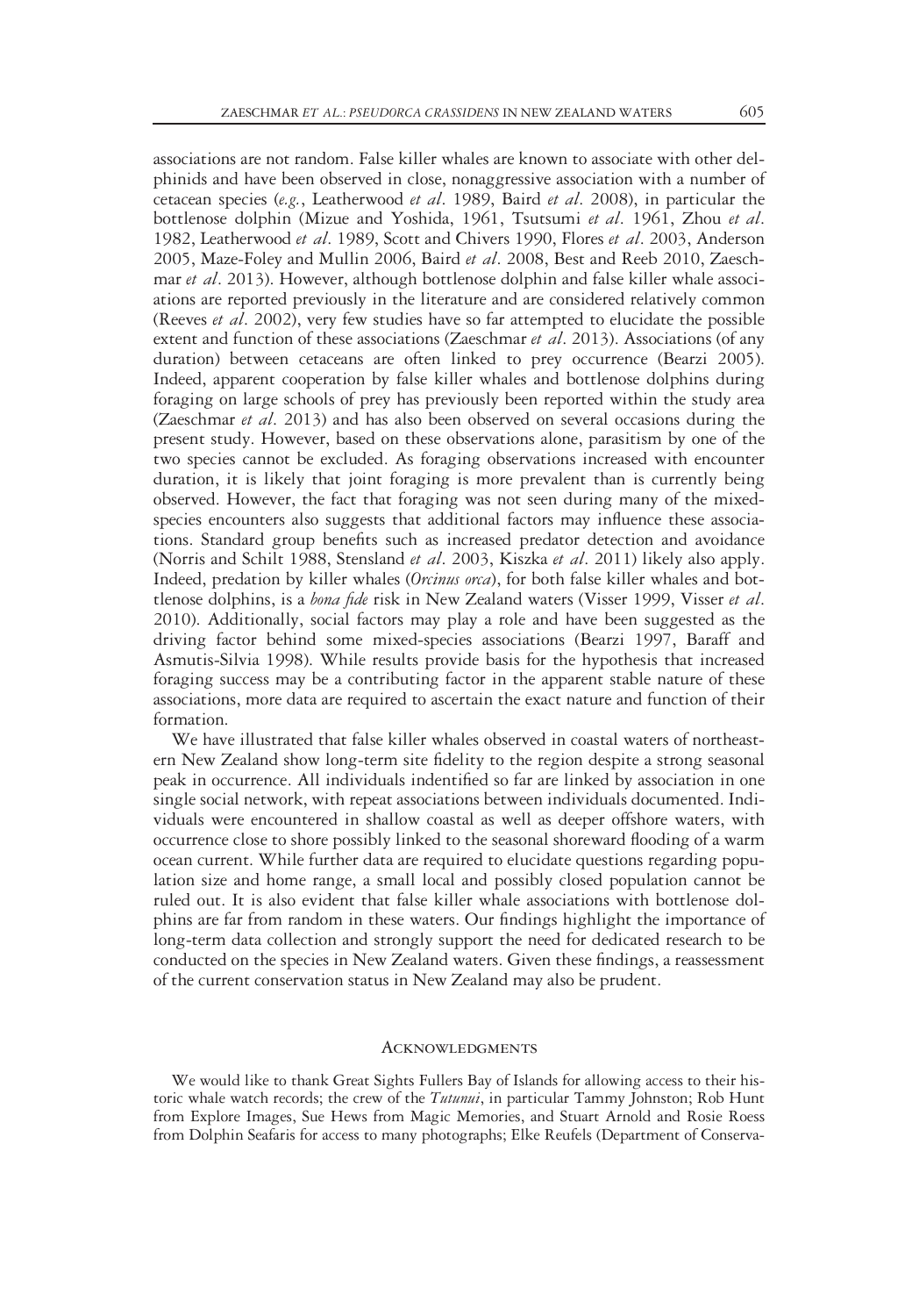tion) for permit assistance, and Emmanuelle Martinez and Jens Currie (Pacific Whale Foundation) for statistical input. The following people supplied additional photographs: John Allan, Alex Black, Robert Bradley, Tom Brough, Sonja Clemens, Mandy Everett, Sarah Gardner, Margaret Ginnelly, Cathy Goeldner, Monica Greco, David Hall, Tommy Hatwell, Lara Kay, Lily Kozmian-Ledward, Gemma Langsdale, Karin Neumann, Daniel Panek, Taira Peters, Richard Robinson, Jean Paul Rouen, and Nathan Turner. Robin Baird, Marta Guerra, and Tom Brough provided helpful comments on earlier versions of this manuscript.

### LITERATURE CITED

- Acevedo-Gutierrez, A., B. J. Brennan, P. Rodriguez and M. Thomas. 1997. Resightings and behavior of false killer whales (Pseudorca crassidens) in Costa Rica. Marine Mammal Science 13:307–314.
- Altmann, J. 1974. Observational study of behavior: Sampling methods. Behaviour 49:227–267.
- Anderson, R. C. 2005. Observations of cetaceans in the Maldives, 1990–2002. Journal of Cetacean Research and Management 7:119–135.
- Baird, R. W. 2008. False killer whale Pseudorca crassidens. Pages 405–406 in W. F. Perrin, B. Würsig and J. G. M. Thewissen, eds. Encyclopedia of marine mammals, 2nd ed. Academic Press, San Diego, CA.
- Baird, R. W., A. M. Gorgone, D. J. McSweeney, et al. 2008. False killer whales (Pseudorca crassidens) around the main Hawaiian Islands: Long-term site fidelity, inter-island movements, and association patterns. Marine Mammal Science 24:591–612.
- Baird, R. W., G. S. Schorr, D. L. Webster, D. J. McSweeney, M. B. Hanson and R. D. Andrews. 2010. Movements and habitat use of satellite-tagged false killer whales around the main Hawaiian Islands. Endangered Species Research 10:107–121.
- Baird, R. W., M. B. Hanson, G. S. Schorr, et al. 2012. Range and primary habitats of Hawaiian insular false killer whales: informing determination of critical habitat. Endangered Species Research 18:47–61.
- Baker, A. N. 1981. Strandings of cetaceans on the New Zealand coast 1862-1981 Proceedings of the Wildlife Society New Zealand Veterinary Association 1:1–12.
- Baker, A., and B. Madon. 2007. Bryde's whales (Balaenoptera cf. brydei Olsen 1913) in the Hauraki Gulf and northeastern New Zealand waters. Science for Conservation Report 272. Department of Conservation, Wellington, New Zealand. 23 pp.
- Baker, C. S., L. Chilvers, R. Constantine, S. Du Fresne, R. H. Mattlin, A. van Helden and R. Hitchmough. 2010. Conservation status of New Zealand marine mammals (suborders Cetacea and Pinnipedia), 2009. New Zealand Journal of Marine and Freshwater Research 44:101–115.
- Baraff, L. S., and R. A. Asmutis-Silvia. 1998. Long-term association of an individual long-finned pilot whale and Atlantic white-sided dolphins. Marine Mammal Science 14:155–161.
- Bearzi, G. A. 1997. A "remnant" common dolphin observed in association with bottlenose dolphins in the Kvarneric (northern Adriatic Sea). European Research on Cetaceans 10:204.
- Bearzi, M. 2005. Dolphin sympatric ecology. Marine Biology Research 1:165–175.
- Beentjes, M. P., and M. P. Francis. 1999. Movement of hapuku (Polyprion oxygeneios) determined from tagging studies. New Zealand Journal of Marine and Freshwater Research 33:1–12.
- Best, P. B., and D. Reeb. 2010. A near mass stranding of cetaceans in St. Helena Bay, South Africa. African Journal of Marine Science 32:163–166.
- Cawthorn, M. W. 1981. New Zealand. Progress report on cetacean research, June 1979–May 1980. Report of the International Whaling Commission 31:201–203.
- Chiswell, S. M. 1994. Variability in sea surface temperature around New Zealand from AVHRR images. New Zealand Journal of Marine and Freshwater Research 28:179–192.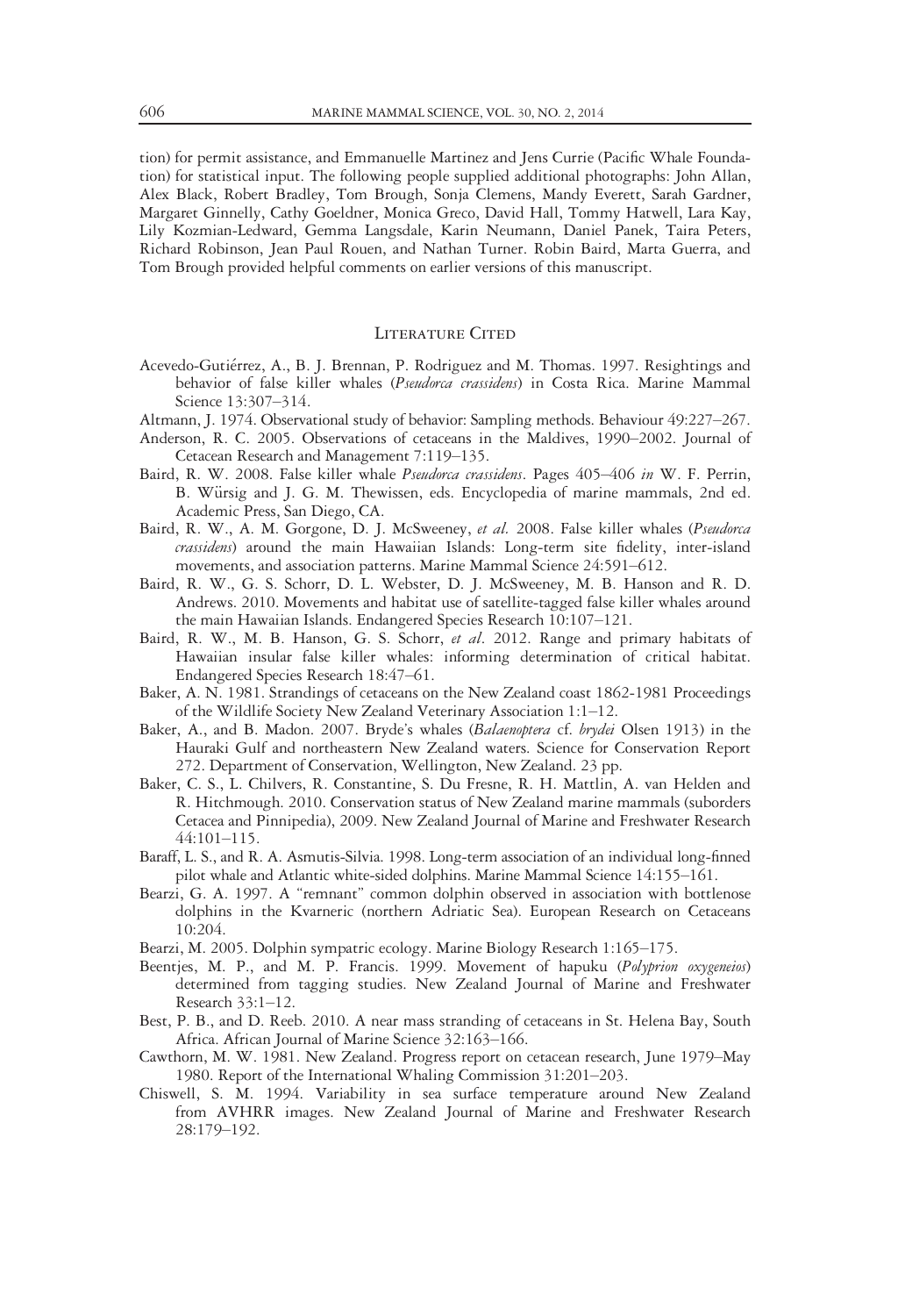- Chivers, S. J., R. W. Baird, D. J. McSweeney, D. L. Webster, N. M. Hendrik and J. C. Salinas. 2007. Genetic variation and evidence for population structure in eastern North Pacific false killer whales (Pseudorca crassidens). Canadian Journal of Zoology 85:783-794.
- Dwyer, S. L., and I. N. Visser. 2011. Cookie cutter shark (Isistius sp.) bites on cetaceans, with particular reference to killer whales (orca) (Orcinus orca). Aquatic Mammals 37:111-138.
- Ferreira, I. M. 2008. Growth and reproduction in false killer whales (*Pseudorca crassidens* Owens [sic], 1846). M.Sc. thesis, University of Pretoria, Pretoria, South Africa. 152 pp.
- Flores, M., M.A., R. Moraga, M. José Pérez, E. Hanshing and C. Olavarría. 2003. New sightings of false killer whales *Pseudorca crassidens* (Owen, 1846) in Chile. Revista de Biología Marina y Oceanografía 38:83-85.
- Francis, M. P., C. J. Worthington, P. Saul and K. D. Clements. 1999. New and rare tropical and subtropical fishes from northern New Zealand. New Zealand Journal of Marine and Freshwater Research 33:571–586.
- Gannier, A. 2002. Cetaceans of the Marquesas Islands (French Polynesia): Distribution and relative abundance as obtained from a small boat dedicated survey. Aquatic Mammals 28:198–210.
- Garrigue, C., and J. Greaves. 2001. Cetacean records for the New Caledonian area (Southwest Pacific Ocean). Micronesica 34:27–33.
- Gaskin, D. E. 1972. Whales dolphins and seals, with special reference to the New Zealand region. Heinemann Educational Books Ltd., London, U.K.
- Hector, J. 1872. On the whales and dolphins of the New Zealand seas. Transactions and Proceedings of the Royal Society of New Zealand 5:154–170.
- Jahn, A. E., and R. L. Haedrich. 1988. Notes on the pelagic squaloid shark Isistius brasiliensis. Biological Oceanography 5:297–309.
- Jones, E. C. 1971. Isistius brasiliensis, a squaloid shark: The probable cause of crater wounds on fishes and cetaceans. Fishery Bulletin 69:791–798.
- Kasuya, T. 1971. Consideration of distribution and migration of toothed whales off the Pacific coast of Japan based upon aerial sighting record. Scientific Reports of the Whales Research Institute, Tokyo 23:37–60.
- Kasuya, T. 1985. The fishery-dolphin conflict in the Iki Island area of Japan. Pages 253–272 in J. R. Beddington, R. J. H. Beverton and D. M. Lavigne, eds. Marine mammals and fisheries. George Allen & Unwin, London, U.K.
- Kiszka, J., W. F. Perrin, C. Pusineri and V. Ridoux. 2011. What drives island-associated tropical dolphins to form mixed-species associations in the southwest Indian Ocean? Journal of Mammalogy 92:1105–1111.
- Leatherwood, S., D. McDonald, R. W. Baird and M. D. Scott. 1989. The false killer whale, Pseudorca crassidens (Owen, 1846): A summary of information available through 1988. Technical Report 89-001. Oceans Unlimited, San Diego, CA. 114 pp.
- Maze-Foley, K., and K. D. Mullin. 2006. Cetaceans of the oceanic northern Gulf of Mexico: Distributions, group sizes and interspecific associations. Journal of Cetacean Research and Management 8:203–213.
- Mizue, K., and K. Yoshida. 1961. Studies on the little toothed whales in the West Sea area of Kyusyu—VII. About Pseudorca crassidens caught at Arikawa in Goto Is., Nagasaki Prefecture. Bulletin of the Faculty of Fisheries, Nagasaki University 11:38–52.
- Norris, K. S., and C. R. Schilt. 1988. Cooperative societies in three-dimensional space: On the origins of aggregations, flocks, and schools, with special reference to dolphins and fish. Ethology and Sociobiology 9:149–179.
- Odell, D. K., and K. M. McClune. 1999. False killer whale Pseudorca crassidens (Owen, 1846). Pages 213–244 in S. H. Ridgway and R. Harrison, eds. Handbook of marine mammals. Volume 6. The second book of dolphins and porpoises. Academic Press, London, U.K.
- Palmer, C., P. Fitzgerald, A. Wood, S. Harley and A. McKenzie. 2009. False killer whales Pseudorca crassidens: Regular visitors to Port Essington and Darwin Harbour in the Northern Terriory, Australia. Northern Territory Naturalist 21:49–53.